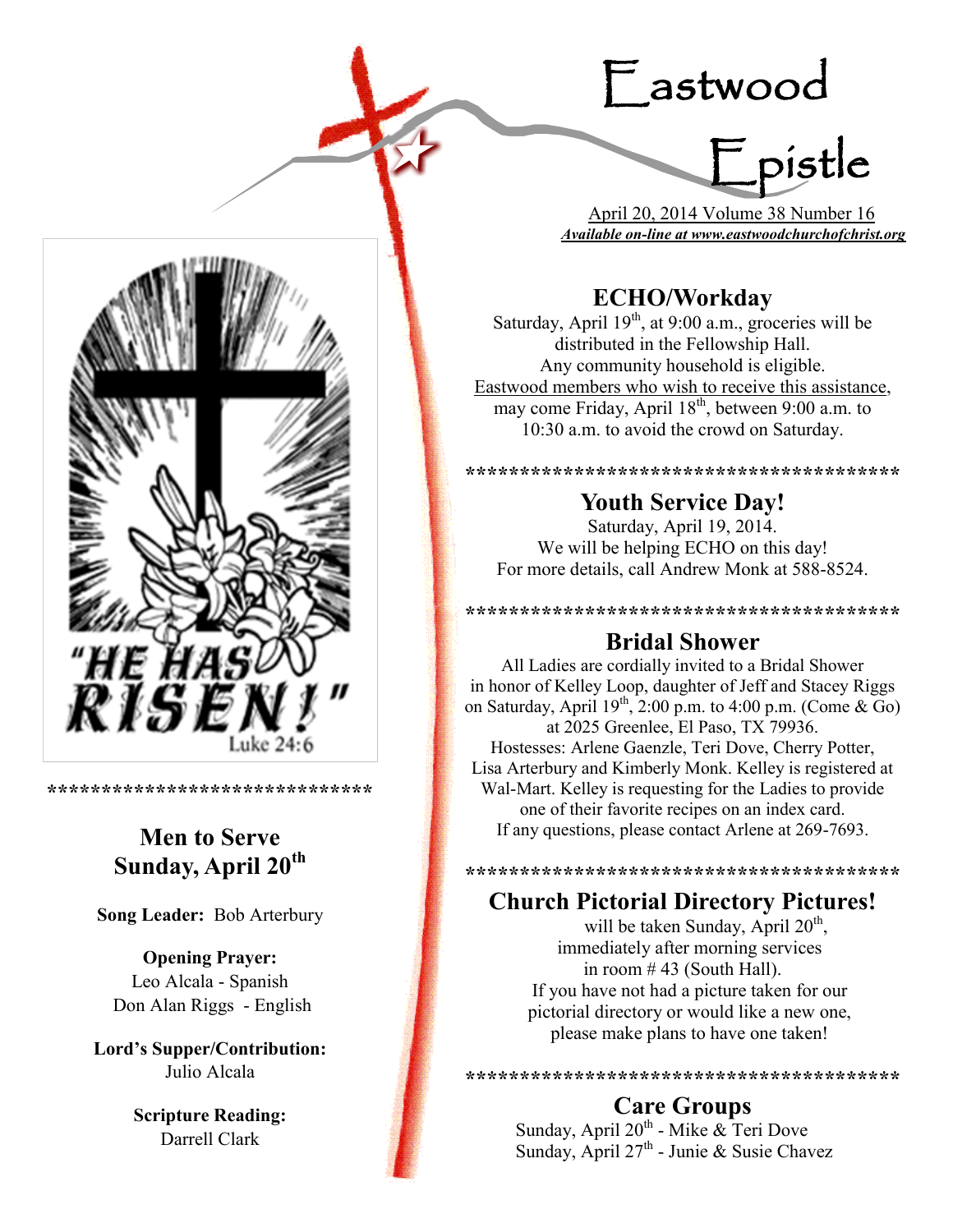*Together*

## **Do not fear going forward slowly; fear only to stand still.**

Have you ever heard the impatient question, "Are we there yet?" Usually from a child that does not grasp the concept of time and distance. They just want to be at the destination and be free from the confines of the car.

We are not much different. We talk of spiritual and numerical growth, but when it does not come as soon as we like, we want to give up. We quit: stop reading our Bibles and attending Bible class, small group and eventually the assembly. No longer do we extend an invitation to old friends or even the new people we meet. We have pre-decided they will not come.

Everyone loves the recalling of the events on Pentecost as told in Acts chapter two. Three thousand were saved - 3,000. Now, that's what I am talking about. That is how I want the world to be saved, in thousands.

Then there is the reciting of the treasurer in Acts 8 and Paul in 9. One man at a time. To this day, there are believers in Jesus living in Ethopia. We all know the impact of Paul taking the Gospel to the non Jewish world.

An old story is told of a revival that was held and the evangelist said it was a failure. Only one young girl was baptized. But, that girl had four sons, each one became an evangelist and reached thousands for Jesus.

We, as individuals and as a group, may wish for fast and great growth, but we need to remember that it is our job to sow the seed and God will take care of the increase. Don't stop what you are doing because the results are not fast enough. Just keep on doing. *Charles M Clodfelter*

*Sunday Guests who registered - 7 Did you speak with them?*

**www.eastwoodchurchofchrist.org**

| <b>Schedule of Services</b> |                    |                    |
|-----------------------------|--------------------|--------------------|
| Sunday                      | Tuesdav            | Wednesday          |
| Bible Class - 9:00 A.M.     | Ladies Bible Class | <b>Bible Study</b> |
| Worship - 10:00 A.M.        | $10:00$ A.M.       | 7:00 P. M.         |

## **Area TV Programs**

Area TV Programs<br>Fridays: 7:00 P.M. Channel #38 (Cable Channel #16) Sundays: 5:00 A.M. Inspiration Channel (Channel #364 Direct TV)

## **Our Sympathy**

We extend our heartfelt sympathy to Don and Candis Rice and families on the death of Candis' father, Kenneth Murphy, who passed away Thursday, April 10, 2014. The funeral service was entrusted to Del Angel Funeral Home, 8817 Dyer, El Paso, TX. The services were held at Hillcrest Baptist Church on Saturday, April 12<sup>th</sup>, and Interment was on Monday, April 14<sup>th</sup> at Ft. Bliss National Cemetery. Please keep the family in your prayers.

## **Spiritual Explosion Youth Rally**

We will be taking a trip to Albuquerque, NM for the annual Spiritual Explosion Youth Rally April 25-27. We will leave at  $11:00$  AM on Friday, April  $25<sup>th</sup>$  and return Sunday, April  $27<sup>th</sup>$ . The cost is \$20. Any youth interested in going may sign up with Andrew. Money is due no later than Sunday, April  $20^{\text{th}}$ .

## **National Prayer Day**

Thursday, May  $1<sup>st</sup>$ , is National Day of Prayer. This year's theme is "One Voice, United in Prayer," is based on Romans 15:6, "So that with one mind and one voice you may glorify the God and Father of our Lord Jesus Christ". Eastwood Church of Christ will be in observance of this event. Everyone is invited to come and pray! The church foyer will be opened from 8:00 a.m. to 8:00 p.m. Please invite your neighbors, friends, and family to come and pray for our church, our nation and our personal concerns.



## **Graduation Invitation**

The President, Facility, and Candidates for Degrees of Lubbock Christian University announce the Commencement Exercise Saturday, May 3, 2014 at 10:00 a.m.  **Travis Brendan Hernandez** Bachelor of Science in Exercise Science

Rip Griffin Center, Lubbock, TX

## **Marriage Seminar**

Darrell Clark will be presenting *a Marriage Communications Workshop Relationship Enhancement Program*  Saturday May 3, 2014, from 9:00 a.m. to 5:00 p.m. at Eastwood Church of Christ. All couples are invited to attend! We will be using a workbook. The cost of the workbook is \$10.00 per couple. For more details, please contact Darrell at 276-1416.

> **Sunday, April 20, 2014 Speaker** - Charles Clodfelter **Sermon Topic** - *He is Risen*  **Scripture** - Luke 24:6-8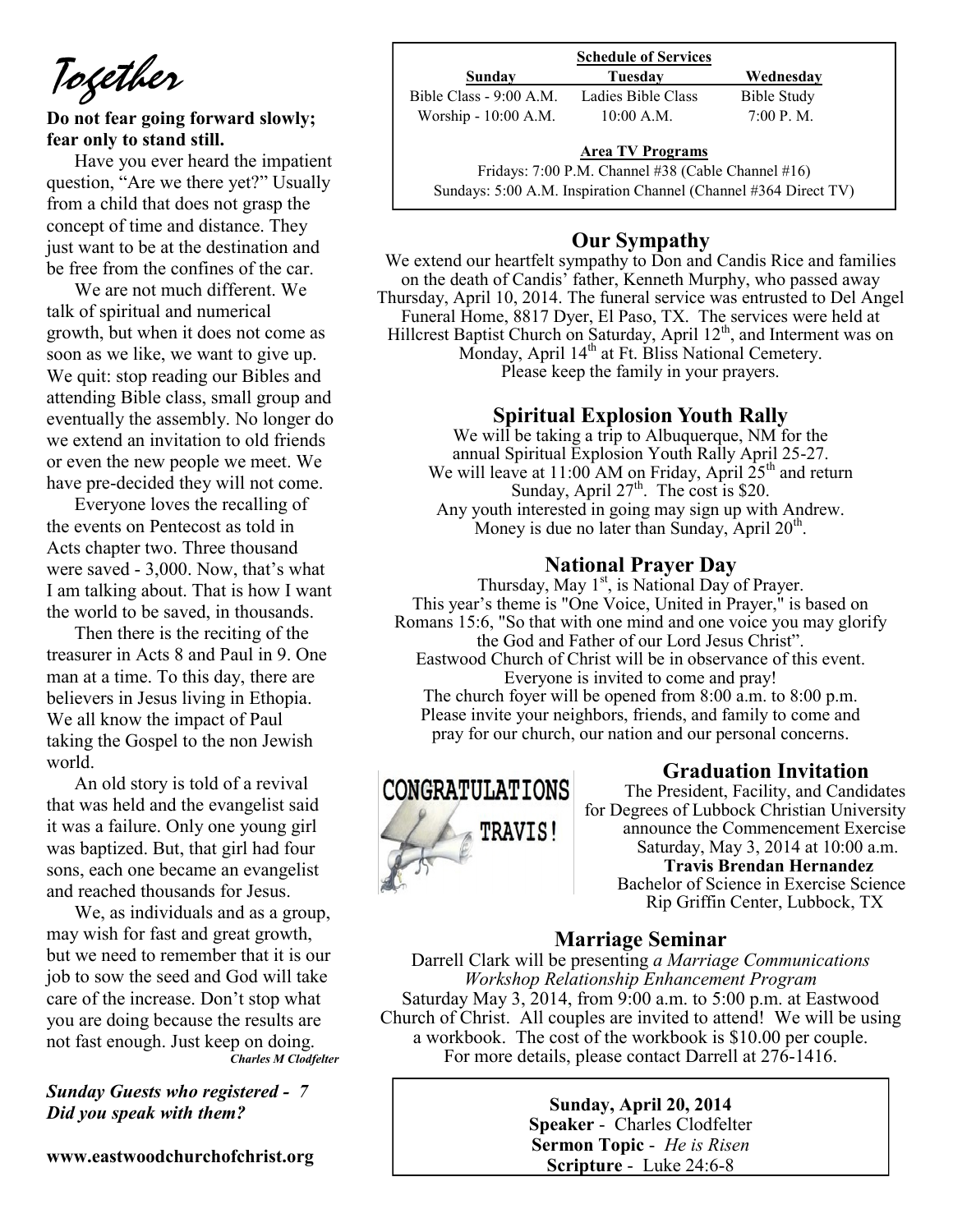

## *Sowing Seed of Righteousness (Proverbs 11:8)*

There are many ways to invest out lives, but none offer a greater reward than devoting ourselves to the pursuit of righteousness. Every area of our lives should reflect the holiness of God that is ours by salvation: our thoughts, so that nothing we think about would be inappropriate for a child of God. Our actions, so that our lives demonstrate that we serve a holy God; Our integrity, so that we are above reproach in all our relationships.

Are you taking God's righteousness in your life for granted? Righteousness is something you must allow the Holy Spirit to work in your life. Instead of sowing Holy thoughts, are you allowing evil and sinful thoughts to grow in your mind? Are you allowing lust to grow unchecked within you? Does enmity, bitterness, jealousy, or unforgiveness remain in your life? Jesus said if we seek God first and His righteousness, everything else will follow (Matt 6:33).

There is great reward in sowing righteousness. What are you presently doing to plant holiness in your life? (1 Peter 1:15). How are you putting righteousness in your mind so that your thoughts are holy? How are you cultivating righteousness in your relationships so that you maintain your integrity? Are you instilling righteousness in your activities so that your life is above reproach? If you want to harvest righteousness in your life tomorrow, you must plant seeds of righteousness today. Borrowed from Henry T. Blackaby

 $\mathcal{L}_\mathcal{L} = \mathcal{L}_\mathcal{L} = \mathcal{L}_\mathcal{L} = \mathcal{L}_\mathcal{L} = \mathcal{L}_\mathcal{L} = \mathcal{L}_\mathcal{L} = \mathcal{L}_\mathcal{L} = \mathcal{L}_\mathcal{L} = \mathcal{L}_\mathcal{L} = \mathcal{L}_\mathcal{L} = \mathcal{L}_\mathcal{L} = \mathcal{L}_\mathcal{L} = \mathcal{L}_\mathcal{L} = \mathcal{L}_\mathcal{L} = \mathcal{L}_\mathcal{L} = \mathcal{L}_\mathcal{L} = \mathcal{L}_\mathcal{L}$ 



## **Happy Birthday!**

April 20 - Nancy Kinn April 20 - LaurieAnn Clark April 23 - Leora Burleson April 23 - Dray Birdine April 24 - Herschel Honea April 25 - Jacob Moncada, Jr. April 26 - Gloria Gonzales April 26 - Rod Birdine, Jr April 26 - Paul N. Gonzales

## **Happy Anniversary!**

April 21 - Ray & Jan Rivera April 22 - Mike & Teri Dove April 26 - Jan & Rose King





 **Nursery Helpers Sunday, April 20, 2014**   *for children 2 years of age and under*  Yoly Rodriguez and Yolanda Rodriguez

**Eastwood Youth -** is asking for donations of furniture for another garage sale to raise more money for camp scholarships. Call Andrew at 588-8524 for pickup. We want to thank everyone for coming out to our Garage Sale held on Saturday, April  $12^{th}$ . We made \$800! We are hoping this second garage sale will also be a success. We still have many youth wanting to go to camp this summer!

**Summer Camp Registration -** is now available for ages 8-18. The registration forms are at the back of the auditorium. We will be taking a van for ages 8-14 for session 4 (July 13-19) and for ages 13-28 for session 5 (July 20-26). Partial scholarships are available. Those helping with the garage sale will be eligible for at least 1/2 off their camp registration. Registration form and money are due to Andrew no later than Sunday, May 4<sup>th</sup>

Art Show  $-$  You are invited to attend the  $15<sup>th</sup>$  annual Art Show featuring Marjorie Foster's art students on Saturday, May 3, 2014, 10:00 a.m. to 3:00 p.m. at the Park East Club Room, 1725 Mosswood. Entertainment provided by Charlie McDonald. Displaying their art in the show will be Irene Rice & Lois Wiggins.

**Christian Schools of El Paso Fundraiser** - CSEP is hosting a Lunch Box Dinner from May  $12^{th}$  -  $15^{th}$ . Tickets for this event will go on sale Tuesday, April  $22<sup>nd</sup>$ . Tickets can be purchased from any CSEP staff member. For more details, please call CSEP at 593-5011.

**NM Christian Children's Home Needs Drive** - are requesting Freezer Bags (any size/collection box in foyer) or monetary donations. Their truck will be at Eastwood church of Christ Thursday, May 1<sup>st</sup>.

**Children's Home of Lubbock "Big Heart Campaign**  is requesting boys' pajamas, sizes 4-12. Every pajama donated helps their children! The pajamas can be placed in the box labeled "Children's Home of Lubbock" in the foyer. They will be collected by Thursday, May 22<sup>nd</sup>. Monetary donations acceptable. For more details, please visit Websites: eric.childrenshome@gmail.com or www.childshome.org